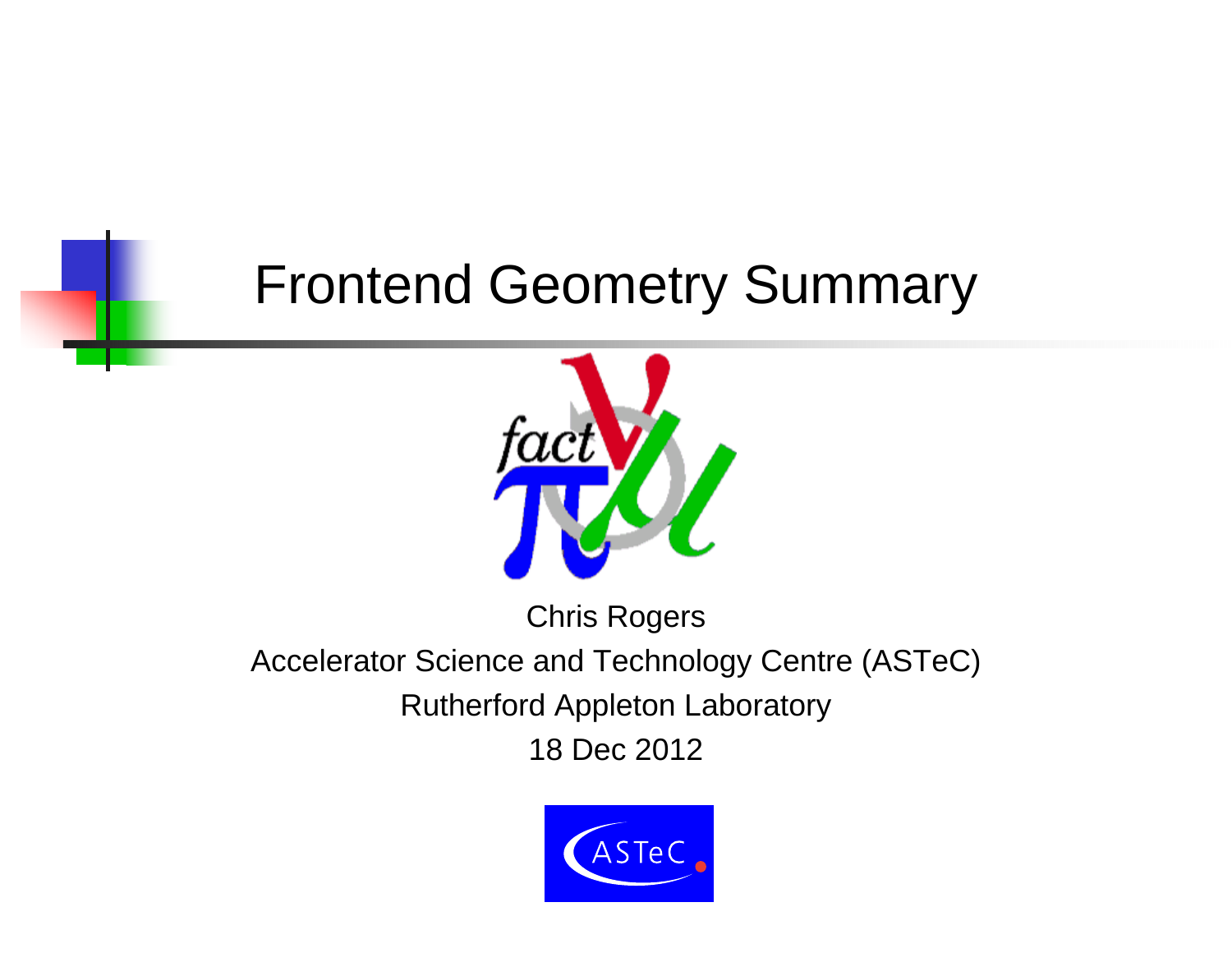# Capture/Drift



From 0 to 18900 mm fields defined by coil set

From 18900 mm onwards constant 1.5 T field

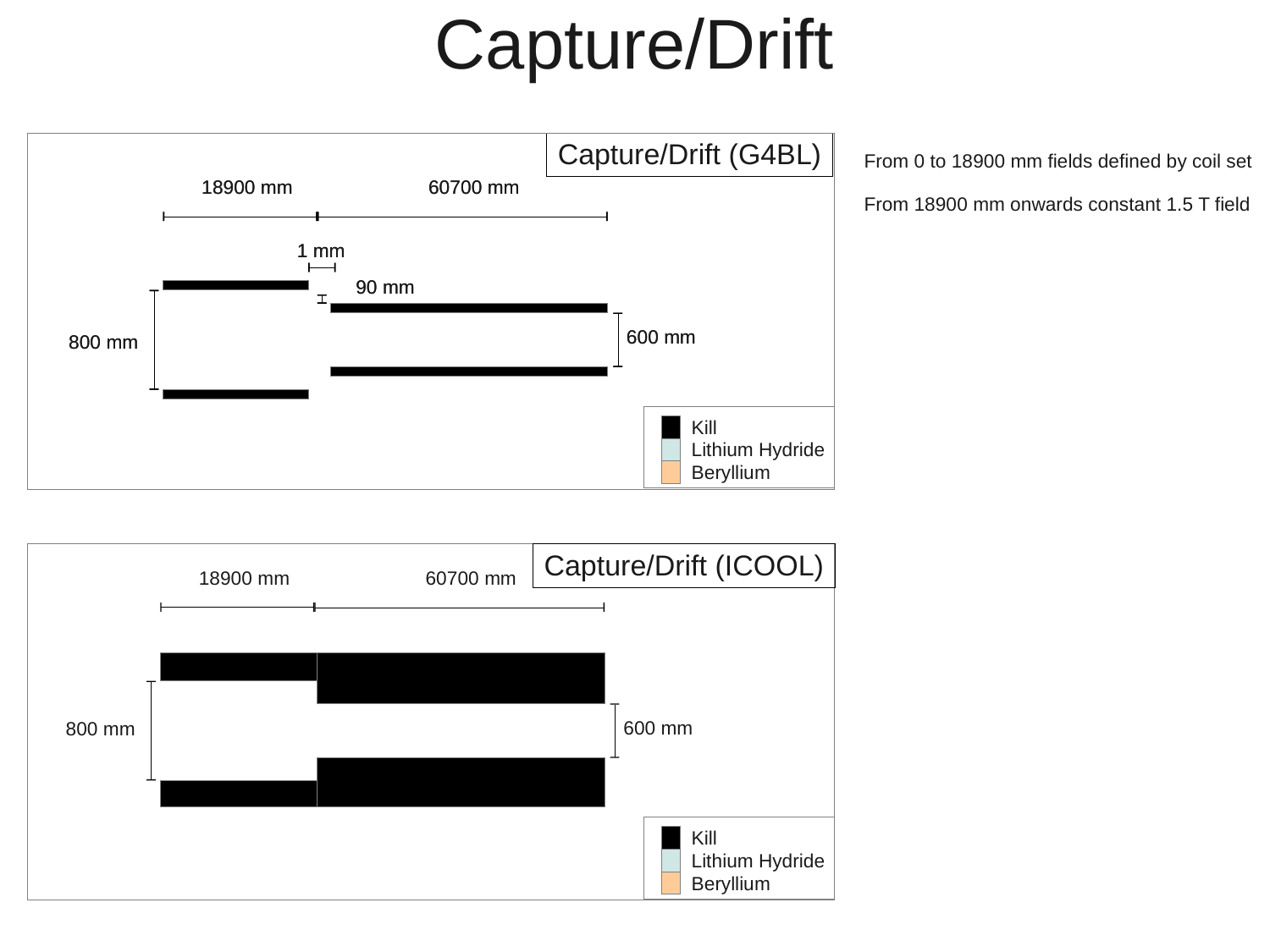| Coil<br>number | Z Start [m] | Length [m] | Radius [m]   | Current<br>Density [A/m] |
|----------------|-------------|------------|--------------|--------------------------|
| $1\,$          | $-0.48$     | 0.103      | 8.350001E-02 | 764999.8                 |
| $\overline{2}$ | $-0.48$     | 0.103      | 0.1005       | 764999.8                 |
| 3              | $-0.48$     | 0.103      | 0.1175       | 764999.8                 |
| $\overline{4}$ | $-0.48$     | 0.475      | 0.1305       | 439200                   |
| 5              | $-0.48$     | 0.475      | 0.1395       | 439200                   |
| 6              | $-0.48$     | 0.475      | 0.1485       | 439200                   |
| $\overline{7}$ | $-0.48$     | 0.616      | 0.1636667    | 776533.4                 |
| 8              | $-0.48$     | 0.616      | 0.185        | 776533.4                 |
| 9              | $-0.48$     | 0.616      | 0.2063333    | 776533.4                 |
| 10             | $-0.48$     | 0.755      | 0.2308333    | 650166.6                 |
| 11             | $-0.48$     | 0.755      | 0.2585       | 650166.6                 |
| 12             | $-0.48$     | 0.755      | 0.2861667    | 650166.6                 |
| 13             | $-0.755$    | 0.882      | 0.4533333    | 4970667                  |
| 14             | $-0.755$    | 0.882      | 0.56         | 4970667                  |
| 15             | $-0.755$    | 0.882      | 0.6666667    | 4970667                  |
| 16             | 0.177       | 0.517      | 0.4386667    | 3688801                  |
| 17             | 0.177       | 0.517      | 0.516        | 3688801                  |
| 18             | 0.177       | 0.517      | 0.5933334    | 3688801                  |
| 19             | 0.7440001   | 0.485      | 0.5536667    | 3065332                  |
| 20             | 0.7440001   | 0.485      | 0.617        | 3065332                  |
| 21             | 0.7440001   | 0.485      | 0.6803333    | 3065332                  |
| 22             | 1.279       | 0.7099999  | 0.7158333    | 2388100                  |
| 23             | 1.279       | 0.7099999  | 0.7635       | 2388100                  |
| 24             | 1.279       | 0.7099999  | 0.8111666    | 2388100                  |
| 25             | 2.039       | 0.9590001  | 0.936        | 1774800                  |

G4BL fields are represented by coil of 1 mm radial thickness and appropriate current density in A/mm<sup>2</sup>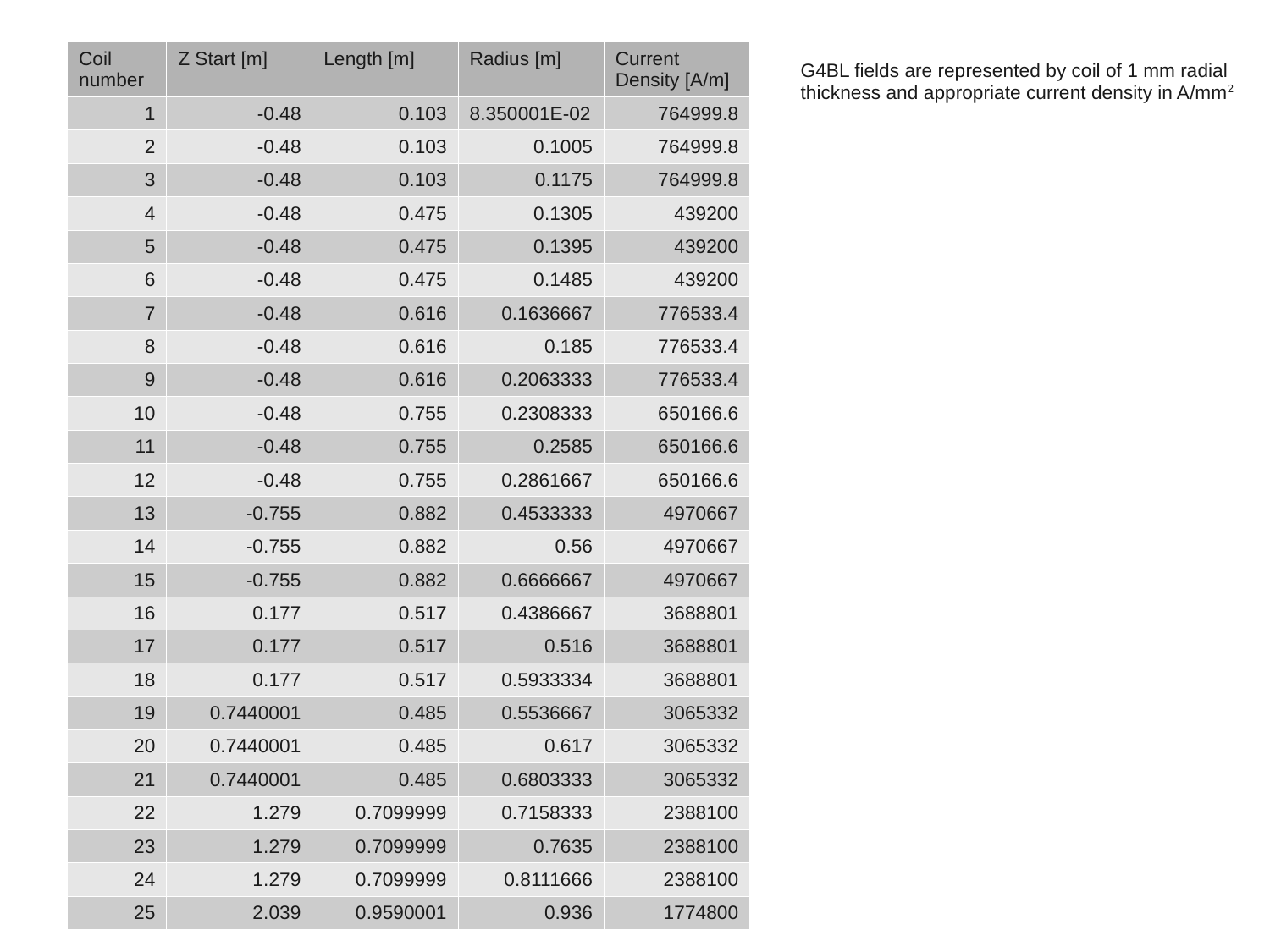| Coil<br>number | <b>Z Start</b><br>[m] | Length $[m]$ | Radius<br>[m] | <b>Current Density</b><br>[A/m] |
|----------------|-----------------------|--------------|---------------|---------------------------------|
| 26             | 2.039                 | 0.9590001    | 0.97          | 1774800                         |
| 27             | 2.039                 | 0.9590001    | 1.004         | 1774800                         |
| 28             | 3.048                 | 1.465        | 1.274167      | 1515834                         |
| 29             | 3.048                 | 1.465        | 1.3025        | 1515834                         |
| 30             | 3.048                 | 1.465        | 1.330833      | 1515834                         |
| 31             | 4.563001              | 3.153        | 1.507833      | 925898.5                        |
| 32             | 4.563001              | 3.153        | 1.5235        | 925898.5                        |
| 33             | 4.563001              | 3.153        | 1.539167      | 925898.5                        |
| 34             | 7.766                 | 4.707001     | 1.503833      | 565033.4                        |
| 35             | 7.766                 | 4.707001     | 1.5115        | 565033.4                        |
| 36             | 7.766                 | 4.707001     | 1.519167      | 565033.4                        |
| 37             | 12.523                | 6.700001     | 1.502167      | 397873                          |
| 38             | 12.523                | 6.700001     | 1.5065        | 397873                          |
| 39             | 12.523                | 6.700001     | 1.510833      | 397873                          |
| 40             | 19.273                | 6.700001     | 1.502167      | 397873                          |
| 41             | 19.273                | 6.700001     | 1.5065        | 397873                          |
| 42             | 19.273                | 6.700001     | 1.510833      | 397873                          |

G4BL fields are represented by coil of 1 mm radial thickness and appropriate current density in A/mm<sup>2</sup>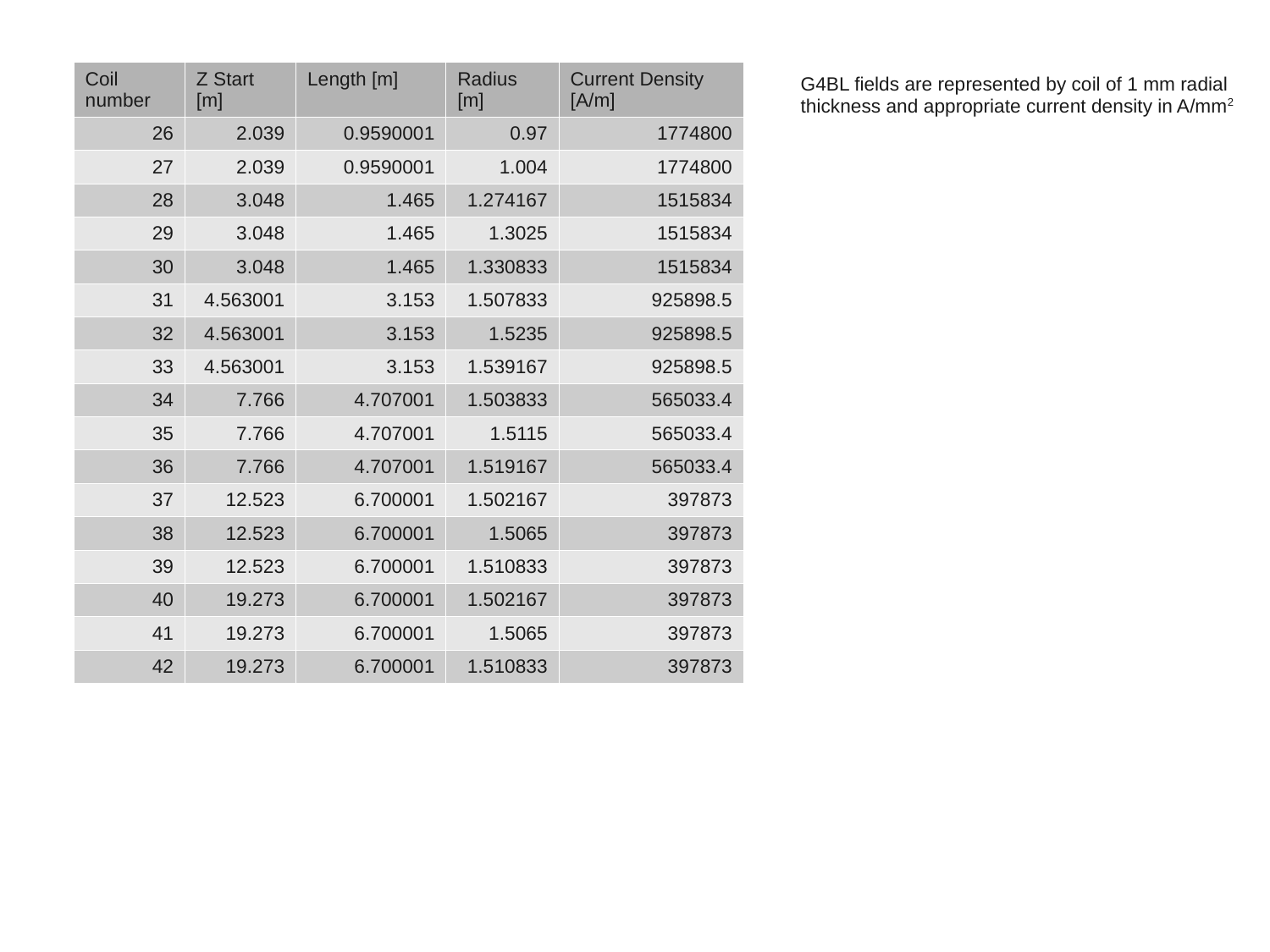## Buncher



600 mm RF length Cell length Buncher Cell (ICOOL) Kill Lithium Hydride Beryllium

Note RF are close packed

Field is constant 1.5 T (no coils simulated)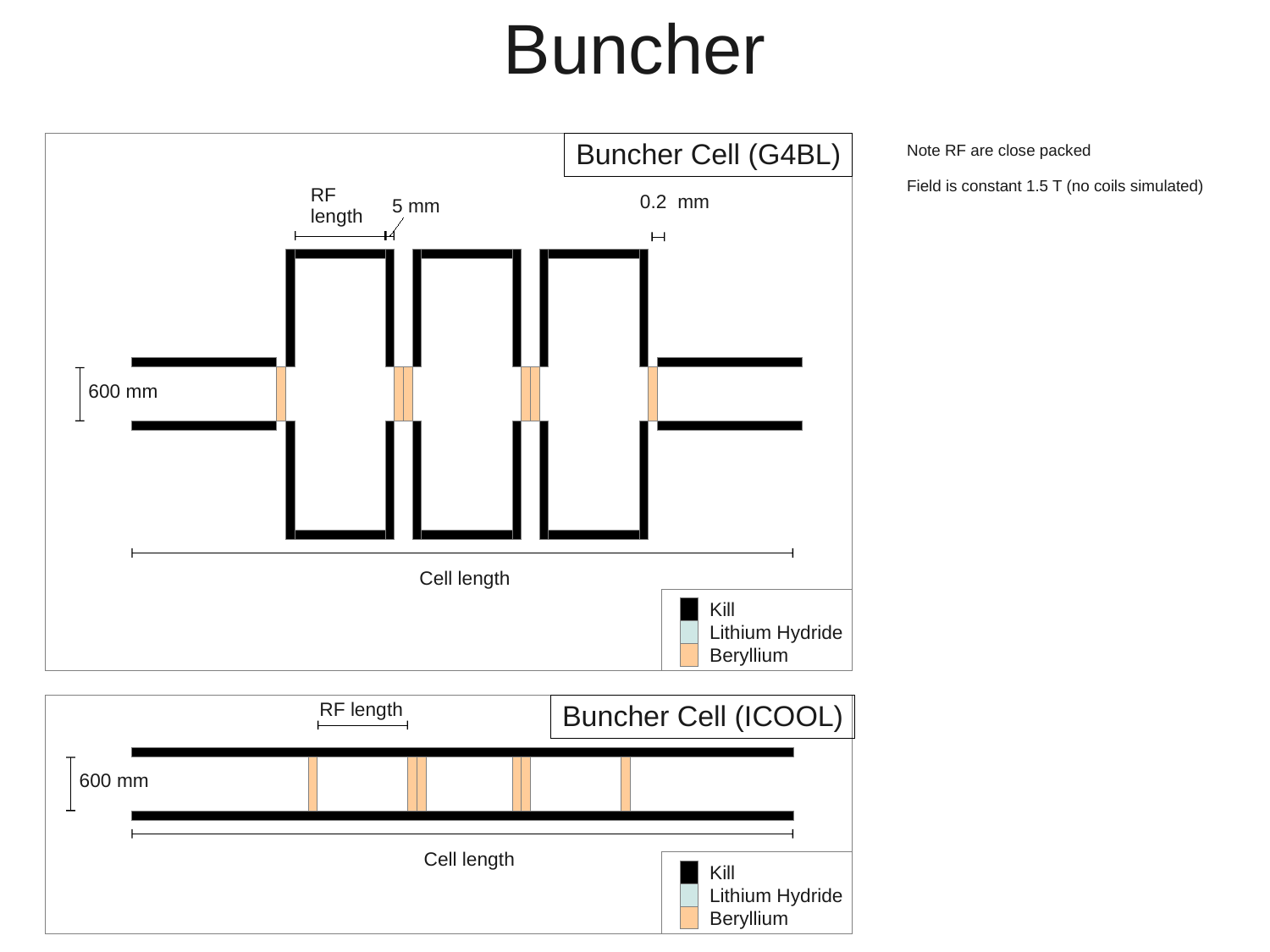#### Buncher Cell Parameters

| <b>Buncher</b>               |                          |                         |                      |                            |                  |
|------------------------------|--------------------------|-------------------------|----------------------|----------------------------|------------------|
| <b>Cell</b><br><b>Number</b> | <b>RF length</b><br>[mm] | <b>RF</b> freq<br>[GHz] | <b>RFV</b><br>[MV/m] | <b>Cell length</b><br>[mm] | <b>Number RF</b> |
| $\mathbf{1}$                 | 400                      | 0.31963                 | 3.42                 | 3750                       | $\mathbf{1}$     |
| $\overline{2}$               | 400                      | 0.30556                 | 4.894                | 3750                       | $\overline{2}$   |
| 3                            | 400                      | 0.29393                 | 4.17                 | 3000                       | $\overline{2}$   |
| $\overline{4}$               | 450                      | 0.28546                 | 5.34                 | 2250                       | $\overline{2}$   |
| 5                            | 450                      | 0.27859                 | 6.36                 | 2250                       | $\overline{2}$   |
| 6                            | 450                      | 0.27205                 | 4.94                 | 2250                       | 3                |
| $\overline{7}$               | 450                      | 0.2658                  | 5.61                 | 2250                       | 3                |
| 8                            | 450                      | 0.25983                 | 6.3                  | 2250                       | 3                |
| 9                            | 450                      | 0.25413                 | 6.97                 | 2250                       | 3                |
| 10                           | 450                      | 0.24867                 | 7.65                 | 2250                       | 3                |
| 11                           | 450                      | 0.24344                 | 8.31                 | 2250                       | 3                |
| 12                           | 450                      | 0.23842                 | 9.01                 | 2250                       | 3                |
| 13                           | 450                      | 0.23361                 | 9.71                 | 2250                       | 3                |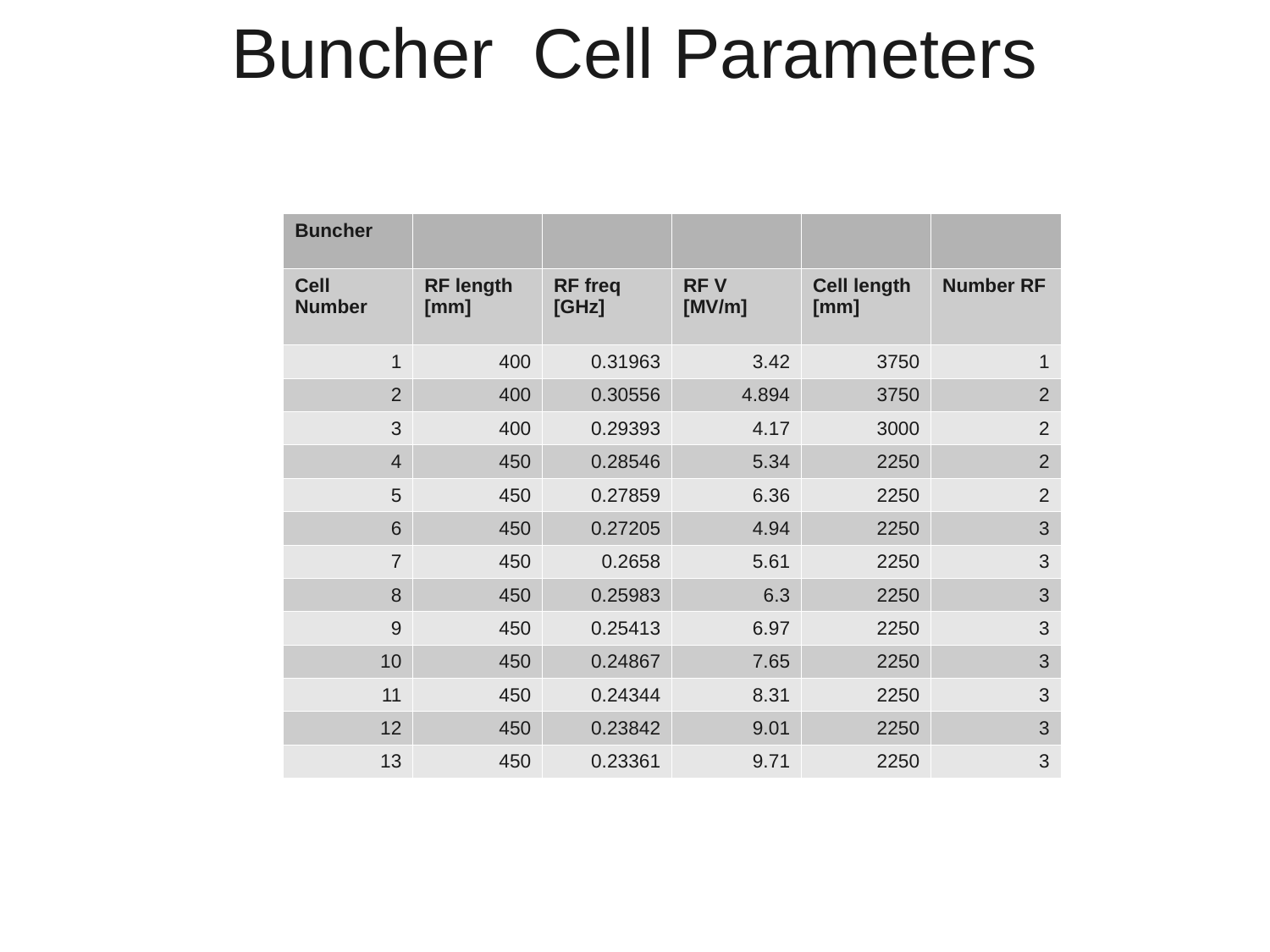#### Rotator





| <b>Rotator</b>               |                                             |                  |
|------------------------------|---------------------------------------------|------------------|
| <b>Cell</b><br><b>Number</b> | <b>RF</b> freq<br>[GHz]                     | <b>Number RF</b> |
| $\mathbf{1}$                 | 0.23019                                     | 3                |
| $\overline{2}$               | 0.22613                                     | 3                |
| 3                            | 0.22259                                     | 3                |
| $\overline{4}$               | 0.21948                                     | 3                |
| 5                            | 0.21676                                     | 3                |
| 6                            | 0.21437                                     | 3                |
| $\overline{7}$               | 0.21228                                     | 3                |
| 8                            | 0.21046                                     | 3                |
| 9                            | 0.20864                                     | $\overline{4}$   |
| 10                           | 0.2069                                      | $\overline{4}$   |
| 11                           | 0.20549                                     | $\overline{4}$   |
| 12                           | 0.20425                                     | 5                |
| 13                           | 0.20326                                     | 5                |
| 14                           | 0.20263                                     | 5                |
| 15                           | 0.20233                                     | 5                |
|                              |                                             |                  |
| RF length                    | 500                                         | mm               |
| <b>RF</b> volt               | 13                                          | MV/m             |
| RF phase                     | $\overline{0}$                              |                  |
|                              | RF are placed every 750 mm (no empty cells) |                  |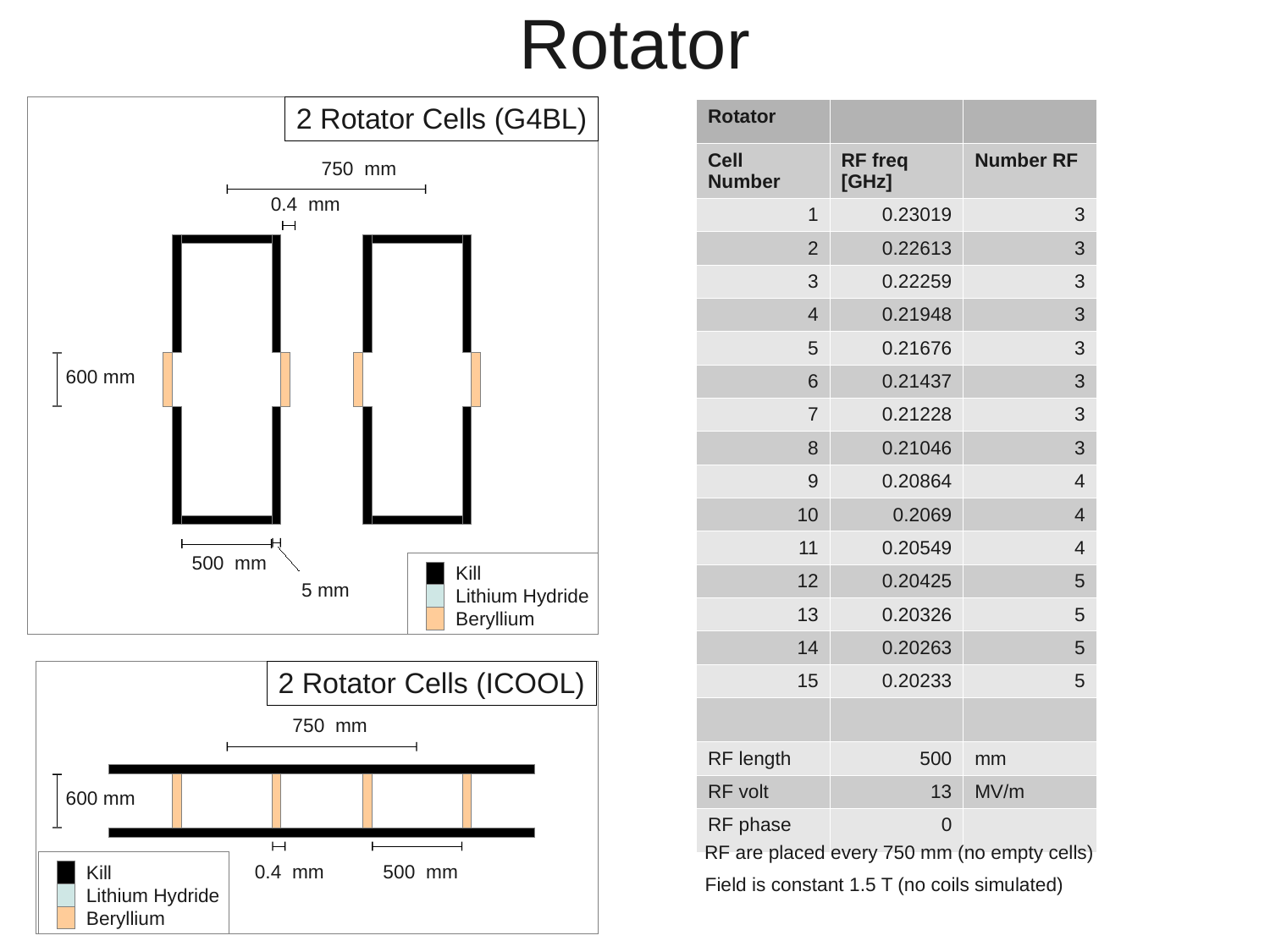### Matcher



| <b>Matcher</b> |         |
|----------------|---------|
| RF length      | 500 mm  |
| RF volt        | 16 MV/m |
| RF phase       | 35 deg  |
| N cells        | 8       |